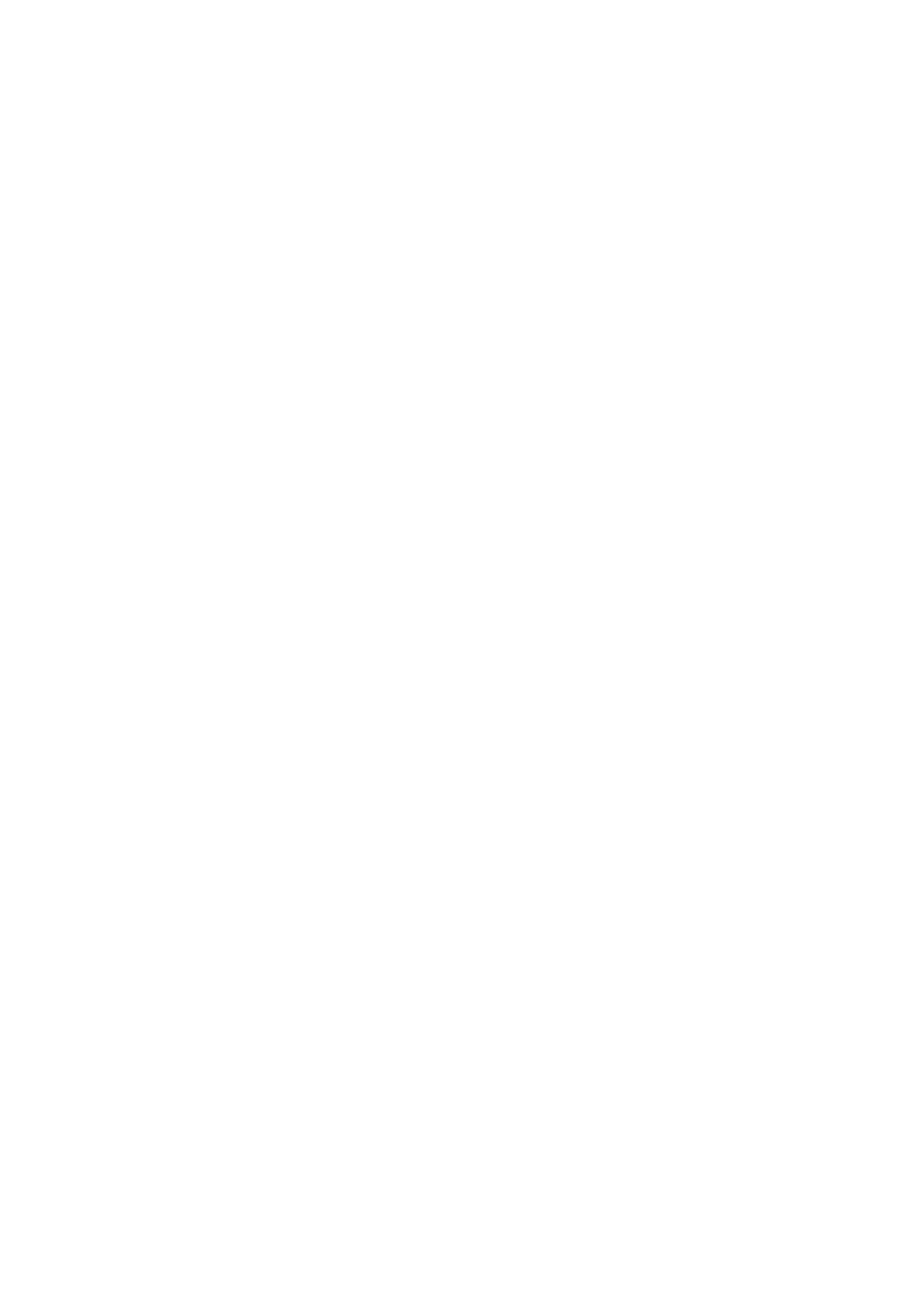#### **ANNEX**

### **GUIDELINES FOR THE APPROVAL OF OFFSHORE CONTAINERS HANDLED IN OPEN SEAS**

- 1 The Maritime Safety Committee, at its sixty-second session, approved amendments to the Recommendation on Harmonized Interpretation and Implementation of the International Convention for Safe Containers, 1972 (CSC). The revised Recommendation was circulated as CSC/Circ.100 dated 30 June 1993 and has been included as a supplement in the 1996 edition of the CSC.
- 2 Paragraph 3.3 of the revised Recommendation on Harmonized Interpretation and Implementation of the CSC states that the Convention does not apply to offshore containers that are handled in open seas. There are several reasons for applying special design and testing parameters to offshore containers:
	- .1 the tests set out in Annex II to the CSC are designed to cover the forces on containers encountered in general marine transport, loading and unloading in ports and in inland transport. However, offshore containers are used to supply offshore installations and are typically shipped on the open deck of purpose-built supply vessels and are lifted onto and off the offshore installation by cranes on the installations. Such operations may often take place in very unfavourable weather and sea conditions;
	- .2 spreader beams, as used for lifting ordinary containers, cannot be used when lifting offshore containers; and
	- .3 the types of offshore containers used are often purpose-built and include closed and open dry cargo containers, dry bulk cargo containers and portable tanks. Offshore containers, unlike ISO containers, are not standardized with regard to sizes or gross mass; many have a smaller base area than the  $7 \text{ m}^2$  in the lower limiting definition of a container in the CSC.
- 3 Sections 12 and 13 of the General Introduction to the International Maritime Dangerous Goods (IMDG) Code recognize the special nature of offshore containers and portable tanks. These sections state that the design and testing of offshore containers and offshore tank-containers should take into account the dynamic lifting and impact forces that may occur when a container or tank is handled in open seas in adverse weather and sea conditions and that the requirements for such containers and tanks should be determined by the approving competent authority.
- 4 For the purposes of these guidelines,"offshore containers" should be taken to mean portable units specially designed for repeated use in the transport of goods or equipment to, from or between fixed and/or floating offshore installations and ships. Such units include containers and portable tanks for dangerous goods as defined in sections 12 and 13 of the General Introduction to the IMDG Code.
- 5 These guidelines are intended to assist approving competent authorities in developing detailed requirements for offshore containers. For the purposes of these guidelines, the "approving competent authority" includes organizations duly authorized by the Administration.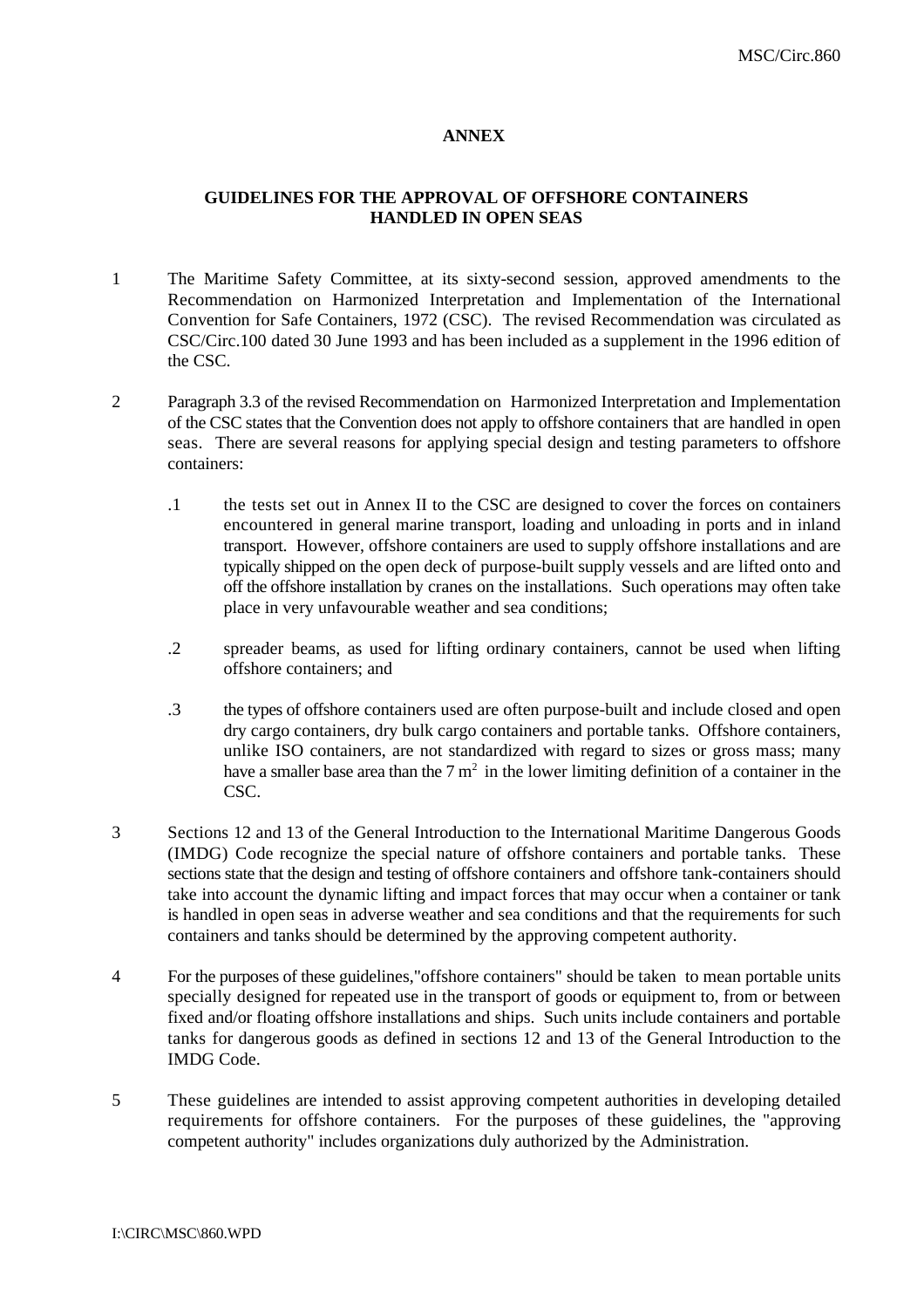#### **Approval**

6 Approving competent authorities should base their approval of offshore containers both on calculations and on testing, taking into account the dynamic lifting and impact forces that may occur when handling in open seas.

### **Design**

- 7 Offshore containers should be fitted with special pad eyes, suitable for the attachment of purpose-built slings connected with shackles. Where ISO corner fittings are mounted in conjunction with pad eyes, these corner fittings are not intended for lifting offshore.
- 8 In order to facilitate handling in open seas, offshore containers should be pre-slung. Such slings should be permanently attached to the container and considered to be part of the container. The dynamic forces which occur when handling containers in open seas will be higher than those encountered during normal quayside handling. This should be taken into account when determining the requirements for slings on offshore containers by multiplying the normal safety factor for slings by an additional factor. The fact that light containers will be subject to relatively higher dynamic forces than heavier containers should also be taken into account. Minimum material requirements for impact toughness should be specified when high strength steel is used in e.g. chains, links and shackles.
- 9 Since offshore containers may not always be secured on supply vessels, such containers should be designed so as to withstand  $30^{\circ}$  tilting in any direction when fully loaded. Cargo may normally be assumed to be evenly distributed with the centre of gravity at the half height of the container, but on containers for dedicated transport (e.g. special bottle rack containers for gas bottles in fixed positions) the actual centre of gravity should be used.
- 10 Protruding parts on an offshore container that may catch on other containers or structures should be avoided. Doors and hatches should be secured against opening during transport and lifting. Hinges and locking devices should be protected against damage from impact loads.
- 11 Strength calculations should include lifting with the attached lifting sling and any other applicable means of handling (e.g. lifting with fork lift trucks). Impact loads on the sides and bottom of containers should also be considered in these calculations and impact properties should be included in the requirements for structural steel materials. However, calculations, including static equivalency of point loads in combination with the tests as set out in paragraph 13 should normally be considered sufficient.
- 12 Containers are sometimes temporarily used on floating or fixed offshore installations as storage space, laboratories, accommodation or control stations, etc. When used this way, the container will also be subject to the regulations applicable for the offshore installation in addition to transport related requirements based on these guidelines.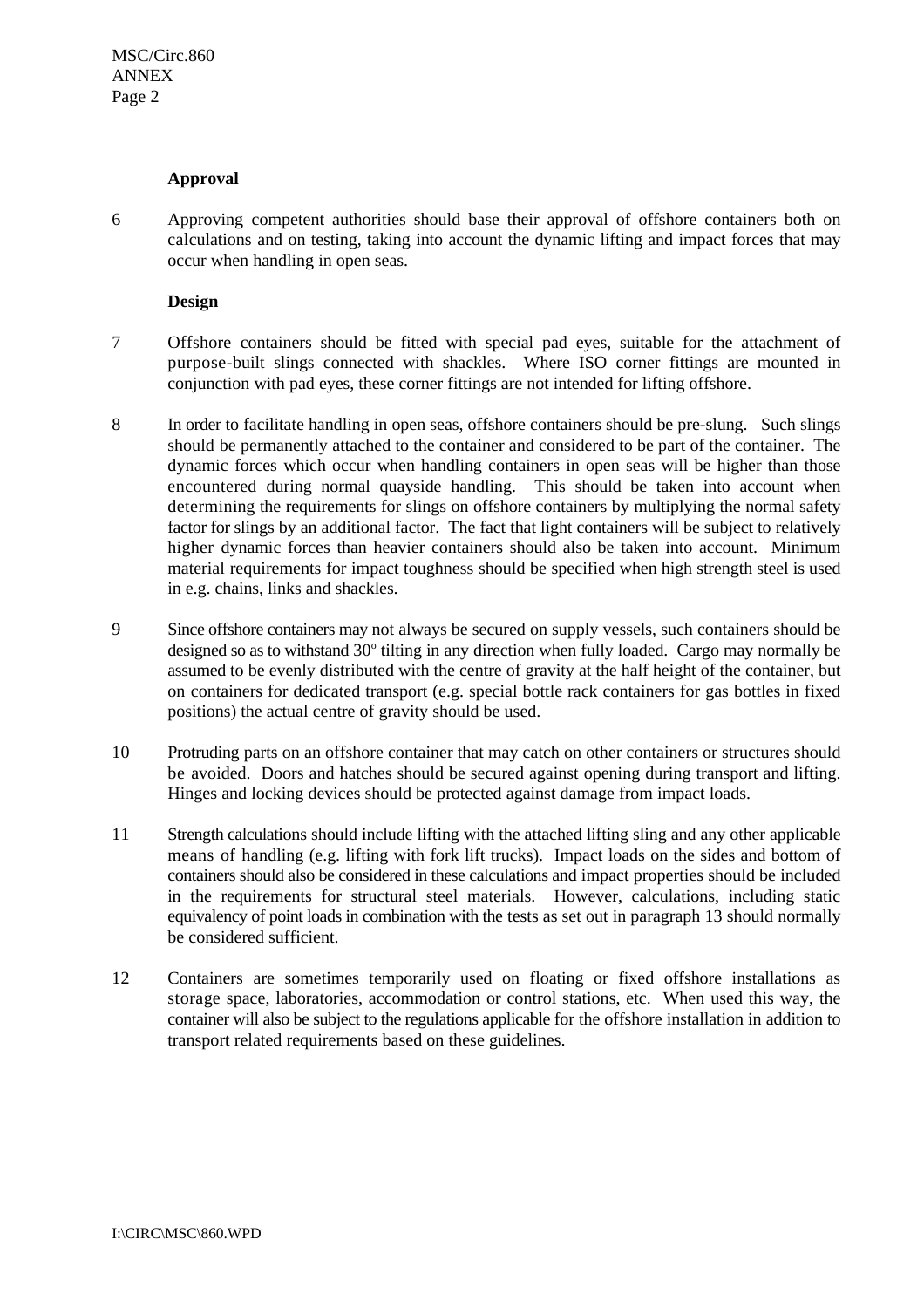## **Testing**

13 At least one offshore container of each design type should be subjected to the following tests:

## .1 **4-point lifting test**

Internal load: a uniformly distributed load such that the total mass of the container and test load is equal to 2.5R, where R is the maximum allowable combined mass of the container and its cargo. The container should be lifted with a lifting sling attached to each of its four pad eyes with an angle to the vertical equal to the design angle.

## .2 **2-point lifting test**

Internal load: a uniformly distributed load such that the total mass of the container and test load is equal to 1.5R. A container fitted with four pad eyes should be lifted from only two pad eyes situated diagonally opposite each other.

## .3 **Vertical impact test**

Internal load: a uniformly distributed load such that the total mass of the container and test load is equal to R. The container should be suspended at an inclined angle with the lowest corner at least 50 mm above a rigid floor. The container should then be quickly released so that it will have a speed of at least 1 m/s on initial impact.

### .4 **Other tests**

Other tests, designed to demonstrate the ability of a container type to withstand other handling or transport forces, such as those described in relevant standards or the CSC, may also be required by the approving competent authority.

- 14 The tested offshore container should suffer no permanent damage or deformation in any of the tests which would render it incapable of being used for its designed purpose.
- 15 In order to ensure that offshore containers of the same design type are manufactured to the approved design, the approving competent authority should examine and test as many units as it considers necessary.
- 16 Offshore containers that have been designed, manufactured, tested and approved according to these guidelines should be clearly marked "Offshore Container" on an approval plate in accordance with the appendix. The details shown in the appendix represent minimum requirements.